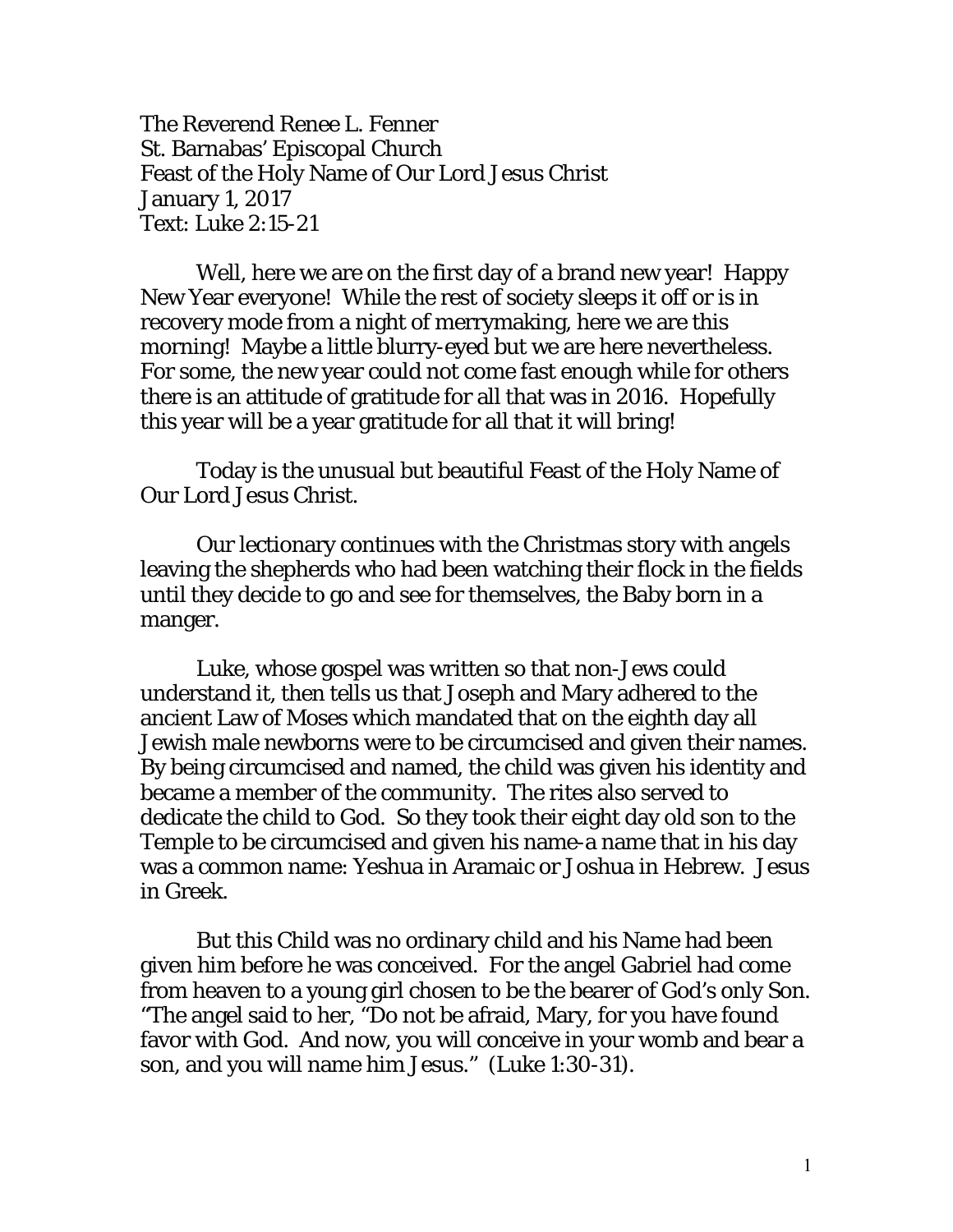He, the little Child of Bethlehem, would prove to live into his name, Jesus, which means "to save." A name to which "every knee should bend, in heaven and on earth and under the earth."

Though he lived as flesh and blood among the people of the earth, God's Son never lorded himself over anyone already living in an occupied land. Rather he served others and showed others how we must serve too. Paul also reminds us that: ""And being found in human form, he humbled himself and became obedient to the point of death-even death on a cross." By his act the revelation of God also showed us the depth of God's love for all humankind.

It may seem unusual or strange to us living in the 21st century to make a big deal about a name. Most parents though may give a lot of thought to the name they choose for their little ones. Some may ponder hundreds of names during pregnancy or as an adoption is pending. Very few of us dislike our names enough to change them though some do. We seem to make a bigger deal of what someone does for a living or if their name might be an in to situations that sometimes face us like when we are looking for the name of a good lawyer or mechanic, for example.

Still today, we are reminded of the Name above all other names.

There is a story that a young rabbi told of one of the first bar mitzvahs he ever performed. *It was for a boy named Louis. Louis was awkward and sad. His parents did little to encourage his selfesteem. They implied that Louis was much too dumb to learn the traditional Hebrew passages a boy recites for his bar mitzvah.*

*The rabbi was determined to bring out the best in Louis. He spent extra time teach him the songs and prayers. He soon discovered that Louis was smart and had a fantastic singing voice. On the day of his bar mitzvah, Louis performed beautifully. At the end of the ceremony, the rabbi stood and spoke directly to Louis. He said, "Louis, this morning you met your real self. This is who you are. You are good, graceful, talented, and smart. Whatever people told you yesterday, and Louis, whatever happens tomorrow, promise me one thing. Remember…this is you. Remember, and don't ever lose it."*